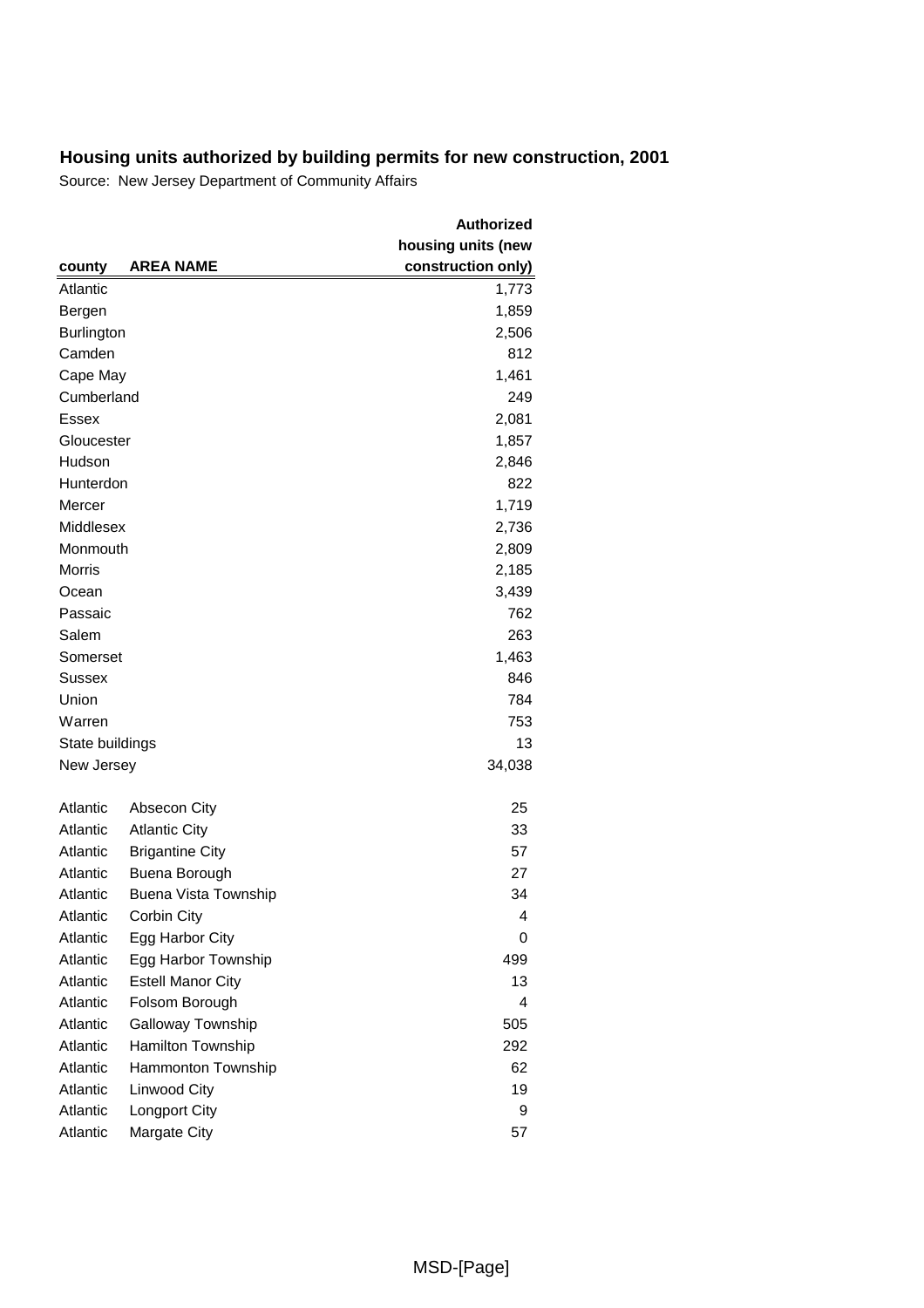|          |                           | <b>Authorized</b><br>housing units (new |
|----------|---------------------------|-----------------------------------------|
| county   | <b>AREA NAME</b>          | construction only)                      |
| Atlantic | <b>Mullica City</b>       | 17                                      |
| Atlantic | Northfield City           | 57                                      |
| Atlantic | <b>Pleasantville City</b> | 33                                      |
| Atlantic | Port Republic City        | 7                                       |
| Atlantic | <b>Somers Point City</b>  | 5                                       |
| Atlantic | <b>Ventnor City</b>       | 9                                       |
| Atlantic | <b>Weymouth Township</b>  | 5                                       |
|          |                           | 16                                      |
| Bergen   | Allendale Borough         | 10                                      |
| Bergen   | Alpine Borough            |                                         |
| Bergen   | Bergenfield Borough       | 10<br>1                                 |
| Bergen   | Bogota Borough            |                                         |
| Bergen   | Carlstadt Borough         | 9                                       |
| Bergen   | Cliffside Park Borough    | 25                                      |
| Bergen   | Closter Borough           | 17                                      |
| Bergen   | Cresskill Borough         | 12                                      |
| Bergen   | Demarest Borough          | 10                                      |
| Bergen   | Dumont Borough            | 5                                       |
| Bergen   | Elmwood Park Borough      | 10                                      |
| Bergen   | East Rutherford Borough   | 6                                       |
| Bergen   | Edgewater Borough         | 135                                     |
| Bergen   | <b>Emerson Borough</b>    | 16                                      |
| Bergen   | <b>Englewood City</b>     | 12                                      |
| Bergen   | Englewood Cliffs Borough  | 18                                      |
| Bergen   | Fair Lawn Borough         | 5                                       |
| Bergen   | Fairview Borough          | 32                                      |
| Bergen   | Fort Lee Borough          | 53                                      |
| Bergen   | Franklin Lakes Borough    | 160                                     |
| Bergen   | <b>Garfield City</b>      | 19                                      |
| Bergen   | Glen Rock Borough         | 5                                       |
| Bergen   | Hackensack City           | 35                                      |
| Bergen   | Harrington Park Borough   | 3                                       |
| Bergen   | Hasbrouck Heights Borough | 3                                       |
| Bergen   | Haworth Borough           | 6                                       |
| Bergen   | Hillsdale Borough         | 9                                       |
| Bergen   | Ho-Ho-Kus Borough         | 1                                       |
| Bergen   | Leonia Borough            | 1                                       |
| Bergen   | Little Ferry Borough      | 5                                       |
| Bergen   | Lodi Borough              | 55                                      |
| Bergen   | Lyndhurst Township        | 21                                      |
| Bergen   | Mahwah Township           | 41                                      |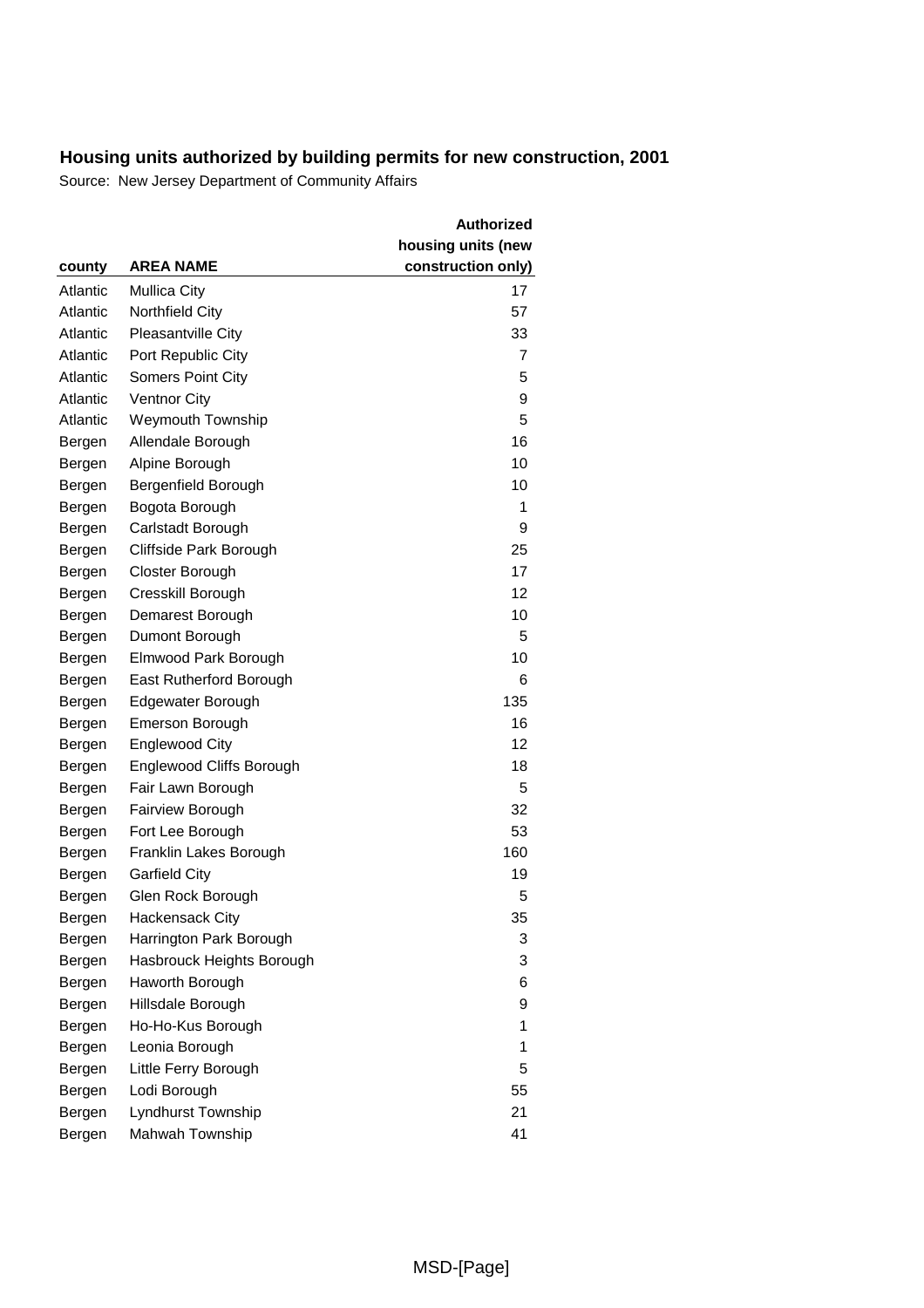|        |                                       | <b>Authorized</b>  |
|--------|---------------------------------------|--------------------|
|        |                                       | housing units (new |
| county | <b>AREA NAME</b>                      | construction only) |
| Bergen | Maywood Borough                       | 2                  |
| Bergen | Midland Park Borough                  | 162                |
| Bergen | Montvale Borough                      | 44                 |
| Bergen | Moonachie Borough                     | 8                  |
| Bergen | New Milford Borough                   | 4                  |
| Bergen | North Arlington Borough               | $\overline{7}$     |
| Bergen | Northvale Borough                     | 12                 |
| Bergen | Norwood Borough                       | 9                  |
| Bergen | Oakland Borough                       | 16                 |
| Bergen | Old Tappan Borough                    | 54                 |
| Bergen | Oradell Borough                       | 4                  |
| Bergen | Palisades Park Borough                | 119                |
| Bergen | Paramus Borough                       | 127                |
| Bergen | Park Ridge Borough                    | 30                 |
| Bergen | Ramsey Borough                        | 39                 |
| Bergen | Ridgefield Borough                    | 17                 |
| Bergen | Ridgefield Park Village               | 0                  |
| Bergen | Ridgewood Village                     | 4                  |
| Bergen | River Edge Borough                    | 5                  |
| Bergen | <b>River Vale Township</b>            | 11                 |
| Bergen | Rochelle Park Township                | 5                  |
| Bergen | Rockleigh Borough                     | 1                  |
| Bergen | <b>Rutherford Borough</b>             | 30                 |
| Bergen | Saddle Brook Township                 | 11                 |
| Bergen | Saddle River Borough                  | 10                 |
| Bergen | South Hackensack Township             | 0                  |
| Bergen | <b>Teaneck Township</b>               | 15                 |
| Bergen | <b>Tenafly Borough</b>                | 31                 |
| Bergen | <b>Teterboro Borough</b>              | 0                  |
| Bergen | Upper Saddle River Borough            | 119                |
| Bergen | <b>Waldwick Borough</b>               | 0                  |
| Bergen | <b>Wallington Borough</b>             | 16                 |
| Bergen | <b>Washington Township</b>            | 102                |
| Bergen | Westwood Borough                      | 5                  |
| Bergen | Woodcliff Lake Borough                | 11                 |
| Bergen | Wood-Ridge Borough                    | 8                  |
| Bergen | <b>Wyckoff Township</b>               | 55                 |
|        | <b>Burlington Bass River Township</b> | 2                  |
|        | <b>Burlington Beverly City</b>        | 4                  |
|        | Burlington Bordentown City            | 23                 |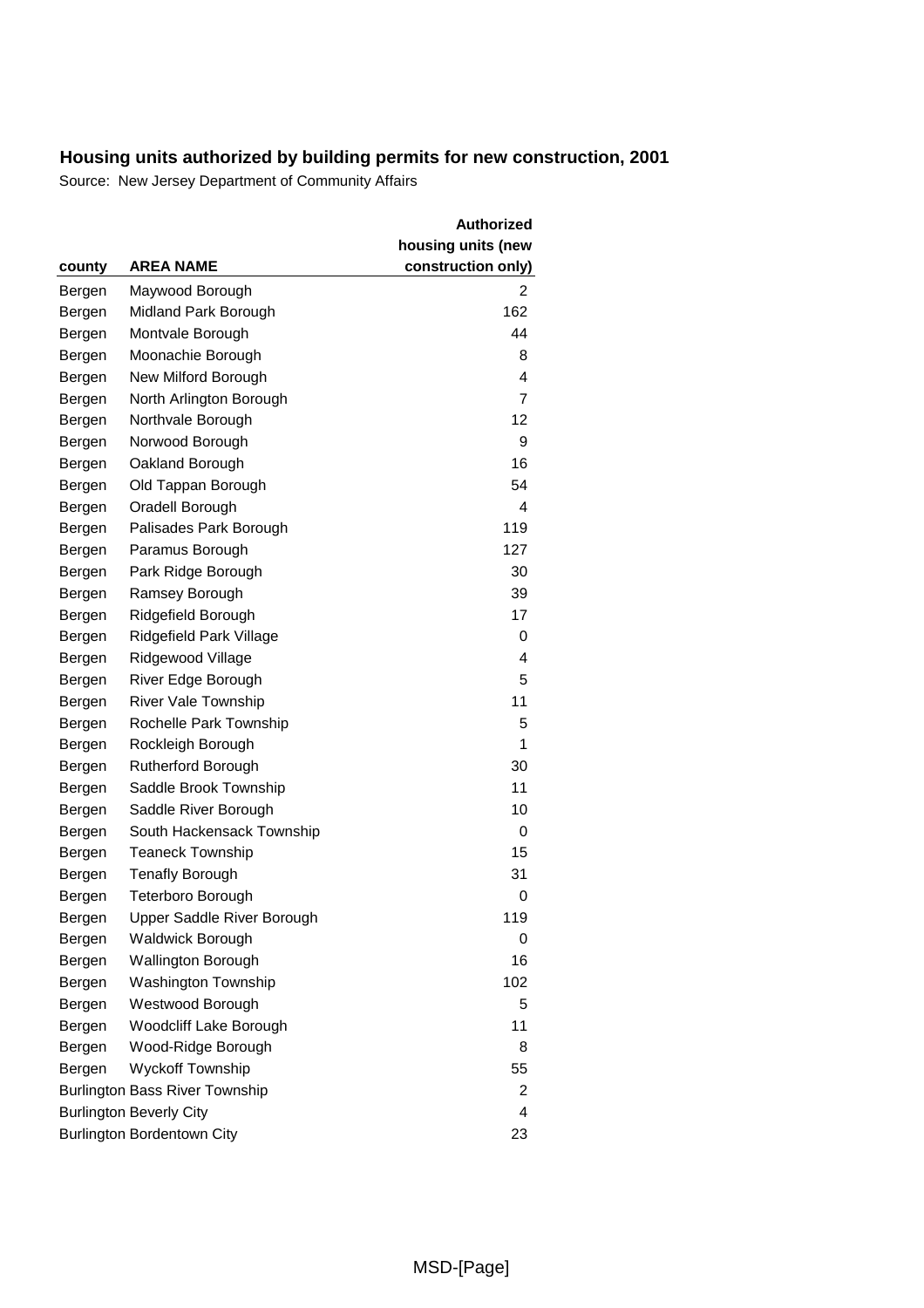|        |                                                                     | <b>Authorized</b>                        |
|--------|---------------------------------------------------------------------|------------------------------------------|
|        | <b>AREA NAME</b>                                                    | housing units (new<br>construction only) |
| county |                                                                     | 28                                       |
|        | Burlington Bordentown Township<br><b>Burlington Burlington City</b> | 9                                        |
|        | <b>Burlington Burlington Township</b>                               | 79                                       |
|        | <b>Burlington Chesterfield Township</b>                             | 10                                       |
|        | <b>Burlington Cinnaminson Township</b>                              | 52                                       |
|        | <b>Burlington Delanco Township</b>                                  | 11                                       |
|        | <b>Burlington Delran Township</b>                                   | 110                                      |
|        | <b>Burlington Eastampton Township</b>                               | 1                                        |
|        | <b>Burlington Edgewater Park Township</b>                           | 38                                       |
|        | <b>Burlington Evesham Township</b>                                  | 318                                      |
|        | Burlington Fieldsboro Borough                                       | 0                                        |
|        | <b>Burlington Florence Township</b>                                 | 75                                       |
|        | <b>Burlington Hainesport Township</b>                               | 236                                      |
|        | <b>Burlington Lumberton Township</b>                                | 234                                      |
|        | <b>Burlington Mansfield Township</b>                                | 494                                      |
|        | Burlington Maple Shade Borough                                      | 12                                       |
|        | <b>Burlington Medford Township</b>                                  | 124                                      |
|        | <b>Burlington Medford Lakes Borough</b>                             | 4                                        |
|        | <b>Burlington Moorestown Township</b>                               | 101                                      |
|        | <b>Burlington Mount Holly Township</b>                              | 3                                        |
|        | <b>Burlington Mount Laurel Township</b>                             | 221                                      |
|        | <b>Burlington New Hanover Township</b>                              | 2                                        |
|        | <b>Burlington North Hanover Township</b>                            | 15                                       |
|        | Burlington Palmyra Borough                                          | 50                                       |
|        | <b>Burlington Pemberton Borough</b>                                 | 5                                        |
|        | <b>Burlington Pemberton Township</b>                                | 31                                       |
|        | <b>Burlington Riverside Township</b>                                | 8                                        |
|        | <b>Burlington Riverton Borough</b>                                  | 0                                        |
|        | <b>Burlington Shamong Township</b>                                  | 30                                       |
|        | <b>Burlington Southampton Township</b>                              | 52                                       |
|        | <b>Burlington Springfield Township</b>                              | 18                                       |
|        | <b>Burlington Tabernacle Township</b>                               | 16                                       |
|        | Burlington Washington Township                                      | 2                                        |
|        | <b>Burlington Westampton Township</b>                               | 78                                       |
|        | Burlington Willingboro Township                                     | 3                                        |
|        | <b>Burlington Woodland Township</b>                                 | 7                                        |
|        | Burlington Wrightstown Borough                                      | 0                                        |
| Camden | Audubon Borough                                                     | 0                                        |
| Camden | Audubon Park Borough                                                | 0                                        |
| Camden | <b>Barrington Borough</b>                                           | 10                                       |
|        |                                                                     |                                          |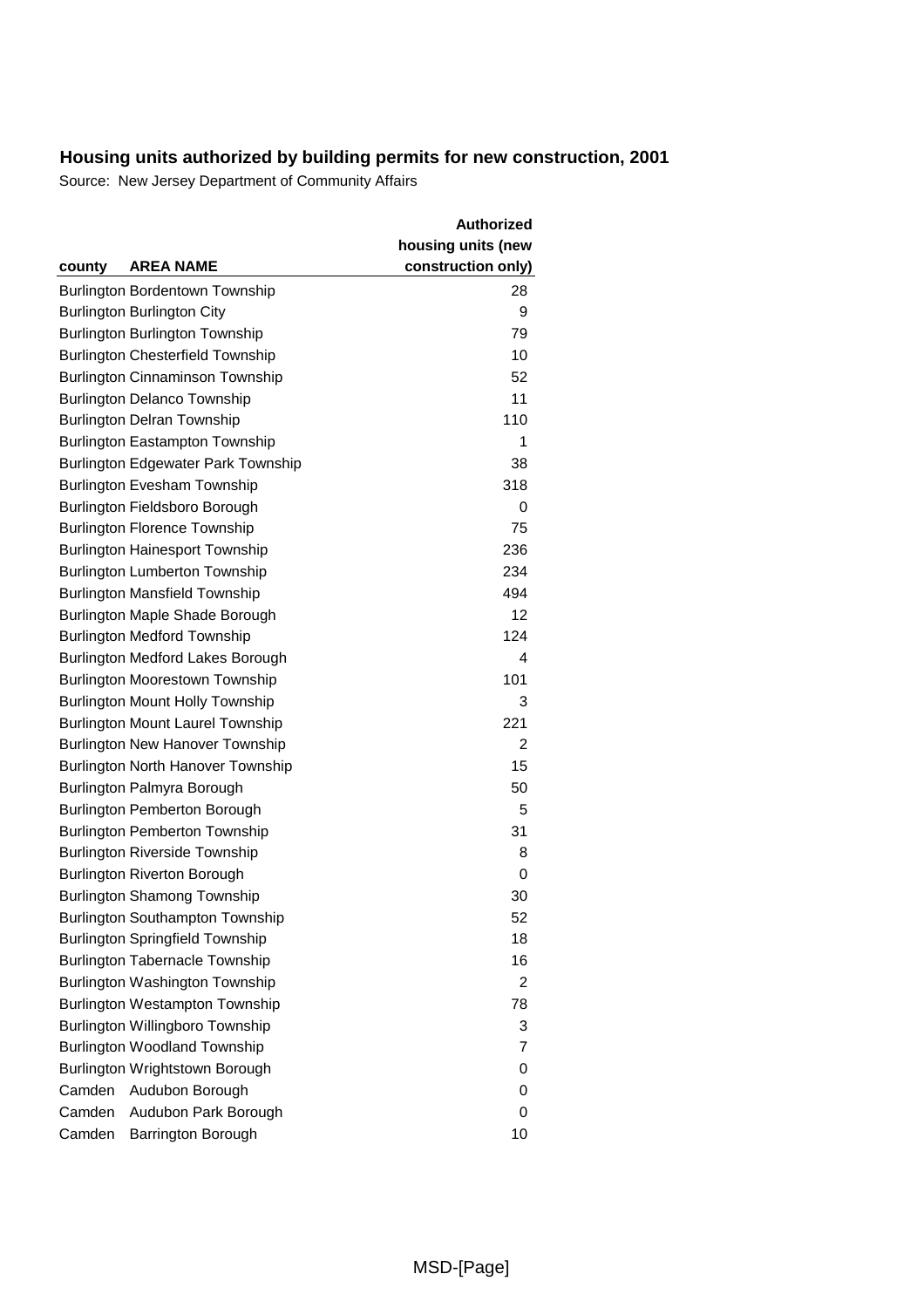|        |                                 | Authorized         |
|--------|---------------------------------|--------------------|
|        |                                 | housing units (new |
| county | <b>AREA NAME</b>                | construction only) |
| Camden | Bellmawr Borough                | 8                  |
| Camden | Berlin Borough                  | 86                 |
| Camden | <b>Berlin Township</b>          | 10                 |
| Camden | Brooklawn Borough               | 0                  |
| Camden | Camden City                     | 79                 |
| Camden | <b>Cherry Hill Township</b>     | 55                 |
| Camden | Chesilhurst Borough             | 56                 |
| Camden | <b>Clementon Borough</b>        | 4                  |
| Camden | Collingswood Borough            | 3                  |
| Camden | Gibbsboro Borough               | 4                  |
| Camden | <b>Gloucester City</b>          | 3                  |
| Camden | Gloucester Township             | 215                |
| Camden | Haddon Township                 | 4                  |
| Camden | Haddonfield Borough             | 10                 |
| Camden | Haddon Heights Borough          | 2                  |
| Camden | Hi-nella Borough                | 0                  |
| Camden | Laurel Springs Borough          | 0                  |
| Camden | Lawnside Borough                | 3                  |
| Camden | Lindenwold Borough              | 1                  |
| Camden | Magnolia Borough                | 8                  |
| Camden | Merchantville Borough           | 0                  |
| Camden | Mount Ephraim Borough           | 3                  |
| Camden | Oaklyn Borough                  | 0                  |
| Camden | Pennsauken Township             | 31                 |
| Camden | Pine Hill Borough               | 36                 |
| Camden | Pine Valley Borough             | 0                  |
| Camden | Runnemede Borough               | 10                 |
| Camden | Somerdale Borough               | 3                  |
| Camden | <b>Stratford Borough</b>        | 1                  |
| Camden | <b>Tavistock Borough</b>        | 0                  |
| Camden | Voorhees Township               | 69                 |
| Camden | <b>Waterford Township</b>       | 31                 |
| Camden | <b>Winslow Township</b>         | 67                 |
| Camden | Woodlynne Borough               | 0                  |
|        | Cape May Avalon Borough         | 85                 |
|        | Cape May Cape May City          | 10                 |
|        | Cape May Cape May Point Borough | 26                 |
|        | Cape May Dennis Township        | 19                 |
|        | Cape May Lower Township         | 136                |
|        | Cape May Middle Township        | 194                |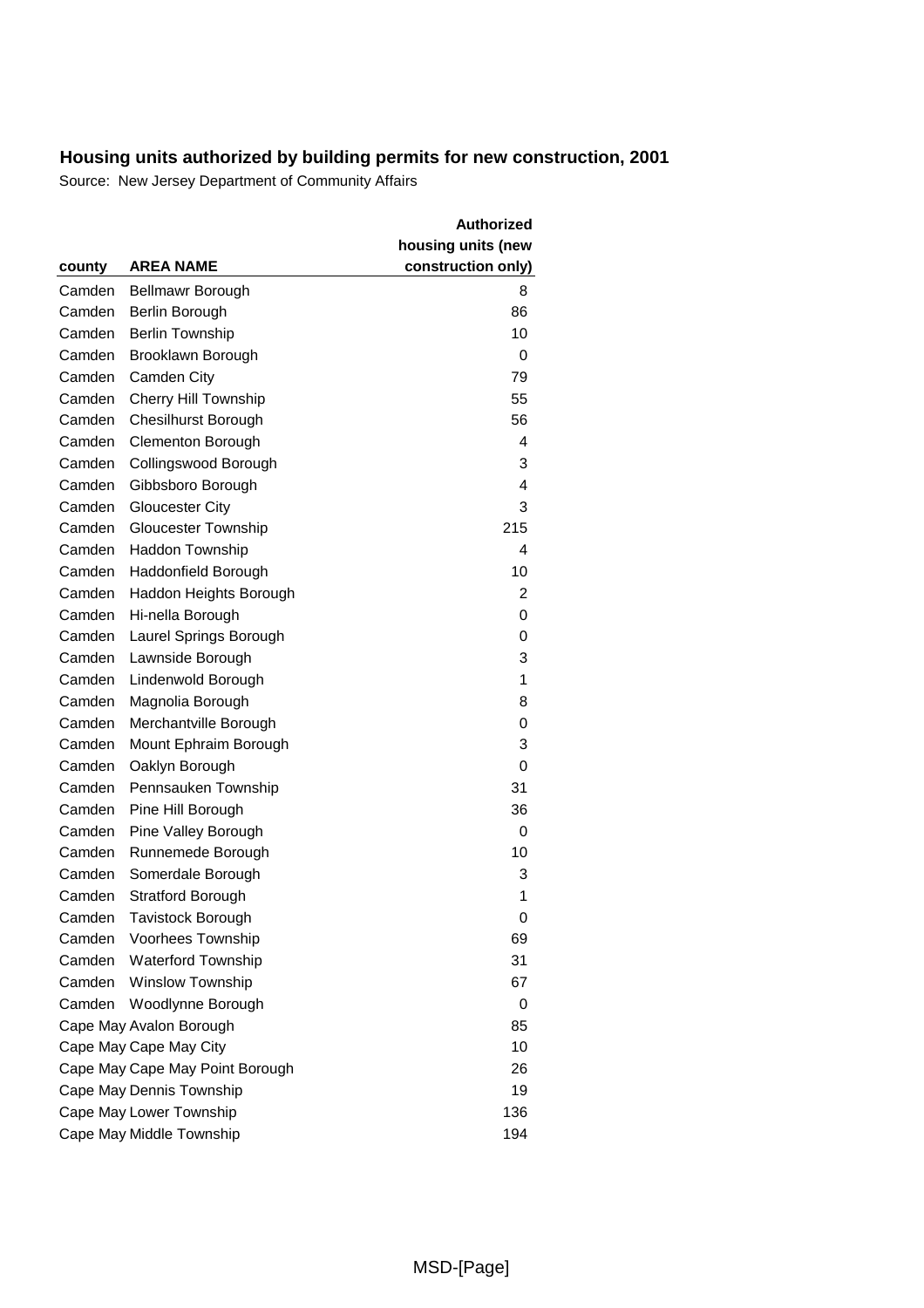|              |                                           | Authorized         |
|--------------|-------------------------------------------|--------------------|
|              |                                           | housing units (new |
| county       | <b>AREA NAME</b>                          | construction only) |
|              | Cape May North Wildwood City              | 130                |
|              | Cape May Ocean City                       | 464                |
|              | Cape May Sea Isle City                    | 194                |
|              | Cape May Stone Harbor Borough             | 44                 |
|              | Cape May Upper Township                   | 68                 |
|              | Cape May West Cape May Borough            | 8                  |
|              | Cape May West Wildwood Borough            | 2                  |
|              | Cape May Wildwood City                    | 47                 |
|              | Cape May Wildwood Crest Borough           | 33                 |
|              | Cape May Woodbine Borough                 | 1                  |
|              | <b>Cumberlar Bridgeton City</b>           | 3                  |
|              | <b>Cumberlar Commercial Township</b>      | 8                  |
|              | <b>Cumberlar Deerfield Township</b>       | 19                 |
|              | <b>Cumberlar Downe Township</b>           | 4                  |
|              | <b>Cumberlar Fairfield Township</b>       | 9                  |
|              | <b>Cumberlar Greenwich Township</b>       | 0                  |
|              | <b>Cumberlar Hopewell Township</b>        | 15                 |
|              | Cumberlar Lawrence Township               | 2                  |
|              | <b>Cumberlar Maurice River Township</b>   | 1                  |
|              | <b>Cumberlar Millville City</b>           | 37                 |
|              | Cumberlar Shiloh Borough                  | 1                  |
|              | <b>Cumberlar Stow Creek Township</b>      | 7                  |
|              | <b>Cumberlar Upper Deerfield Township</b> | 18                 |
|              | <b>Cumberlar Vineland City</b>            | 125                |
| Essex        | <b>Belleville Town</b>                    | 13                 |
| Essex        | <b>Bloomfield Township</b>                | 4                  |
| Essex        | Caldwell Township                         | 62                 |
| Essex        | <b>Cedar Grove Township</b>               | 13                 |
| Essex        | East Orange City                          | 62                 |
| Essex        | <b>Essex Fells Township</b>               | 0                  |
| Essex        | <b>Fairfield Township</b>                 | 70                 |
| Essex        | Glen Ridge Borough                        | 2                  |
| <b>Essex</b> | Irvington Township                        | 9                  |
| <b>Essex</b> | Livingston Township                       | 144                |
| Essex        | Maplewood Township                        | 5                  |
| Essex        | Millburn Township                         | 16                 |
| Essex        | Montclair Township                        | 98                 |
| Essex        | <b>Newark City</b>                        | 1,064              |
| <b>Essex</b> | North Caldwell Borough                    | 5                  |
| Essex        | Nutley Township                           | 122                |
|              |                                           |                    |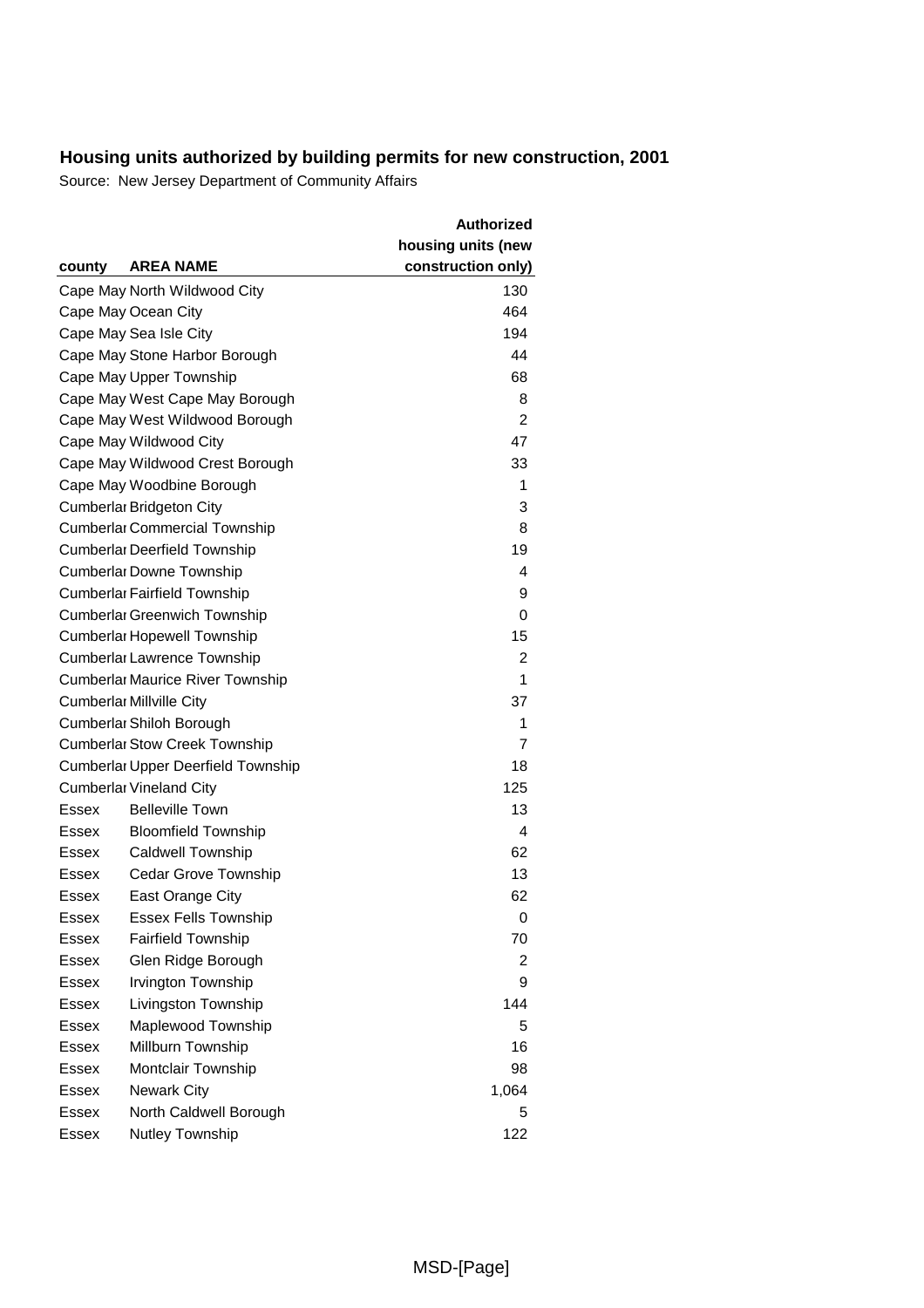|               |                                          | <b>Authorized</b>  |
|---------------|------------------------------------------|--------------------|
|               |                                          | housing units (new |
| county        | <b>AREA NAME</b>                         | construction only) |
| Essex         | City of Orange Township                  | 9                  |
| Essex         | Roseland Borough                         | 54                 |
| Essex         | South Orange Village                     | 274                |
| Essex         | Verona Township                          | 1                  |
| Essex         | West Caldwell Township                   | 5                  |
| <b>Essex</b>  | West Orange Township                     | 49                 |
|               | Glouceste Clayton Borough                | 23                 |
|               | Glouceste Deptford Township              | 173                |
|               | <b>Glouceste East Greenwich Township</b> | 156                |
|               | Glouceste Elk Township                   | 4                  |
|               | Glouceste Franklin Township              | 69                 |
|               | Glouceste Glassboro Borough              | 26                 |
|               | Glouceste Greenwich Township             | 62                 |
|               | Glouceste Harrison Township              | 252                |
|               | Glouceste Logan Township                 | 5                  |
|               | Glouceste Mantua Township                | 30                 |
|               | Glouceste Monroe Township                | 104                |
|               | Glouceste National Park Borough          | 1                  |
|               | Glouceste Newfield Borough               | 0                  |
|               | Glouceste Paulsboro Borough              | 2                  |
|               | Glouceste Pitman Borough                 | 1                  |
|               | Glouceste South Harrison Township        | 31                 |
|               | Glouceste Swedesborough Borough          | 0                  |
|               | Glouceste Washington Township            | 502                |
|               | Glouceste Wenonah Borough                | 1                  |
|               | Glouceste West Deptford Township         | 88                 |
|               | Glouceste Westville Borough              | $\overline{2}$     |
|               | Glouceste Woodbury City                  | 93                 |
|               | Glouceste Woodbury Heights Borough       | 3                  |
|               | Glouceste Woolwich Township              | 229                |
| Hudson        | <b>Bayonne City</b>                      | 30                 |
| Hudson        | East Newark Borough                      | 0                  |
| Hudson        | Guttenberg Town                          | 15                 |
| Hudson        | Harrison Town                            | 12                 |
| Hudson        | Hoboken City                             | 207                |
| Hudson        | Jersey City                              | 2,009              |
| Hudson        | Kearny Town                              | 10                 |
| Hudson        | North Bergen Township                    | 180                |
| <b>Hudson</b> | Secaucus Town                            | 11                 |
| Hudson        | <b>Union City</b>                        | 192                |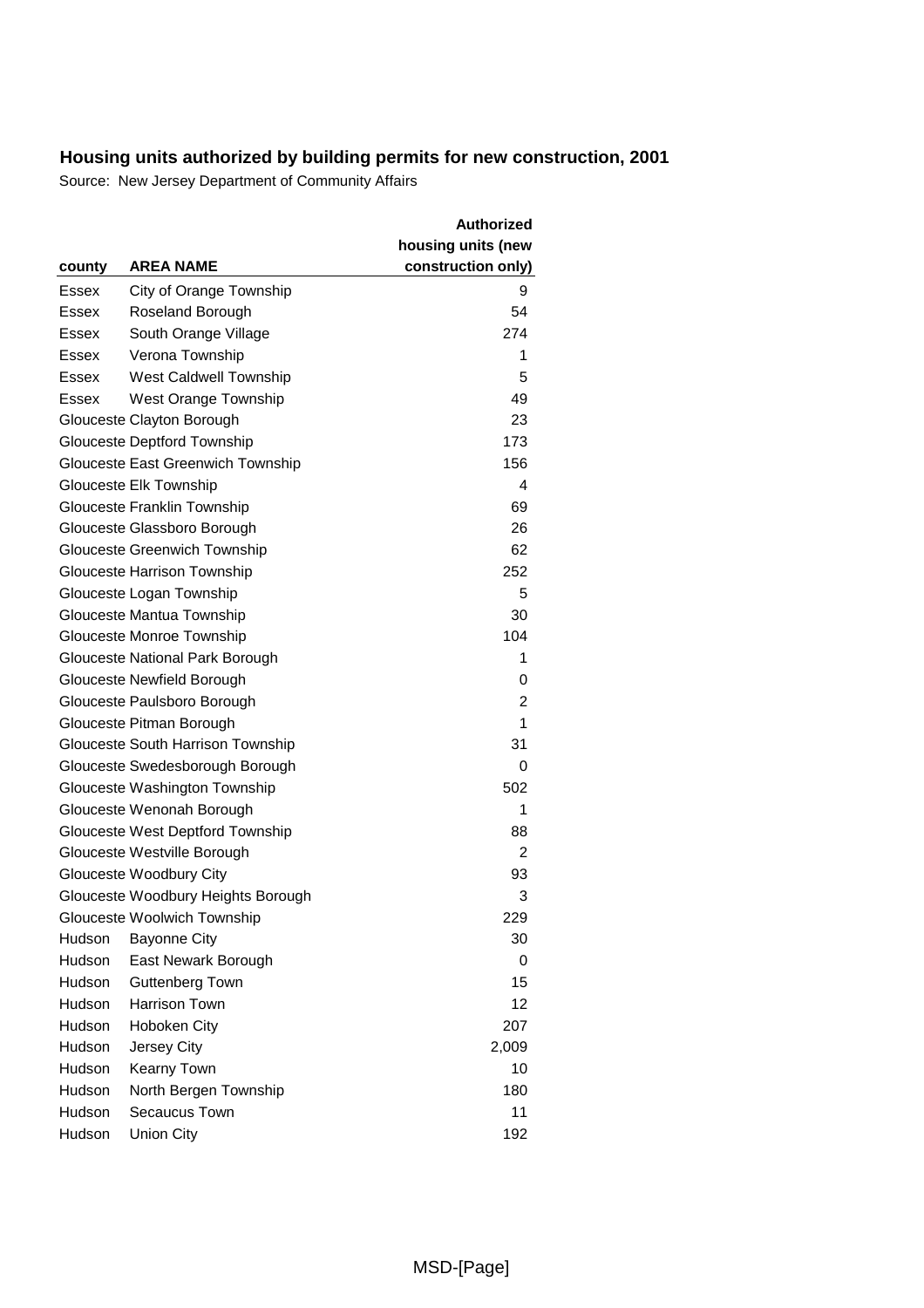|               |                                | <b>Authorized</b>                        |
|---------------|--------------------------------|------------------------------------------|
| county        | <b>AREA NAME</b>               | housing units (new<br>construction only) |
| <b>Hudson</b> | Weehawken Township             | 0                                        |
| Hudson        | West New York Town             | 180                                      |
|               | Hunterdon Alexandria Township  | 22                                       |
|               | Hunterdon Bethlehem Township   | 10                                       |
|               | Hunterdon Bloomsbury Borough   | 1                                        |
|               | Hunterdon Califon Borough      | 0                                        |
|               | Hunterdon Clinton Town         | 0                                        |
|               | Hunterdon Clinton Township     | 207                                      |
|               | Hunterdon Delaware Township    | 17                                       |
|               | Hunterdon East Amwell Township | 9                                        |
|               | Hunterdon Flemington Borough   | 2                                        |
|               | Hunterdon Franklin Township    | 4                                        |
|               | Hunterdon Frenchtown Borough   | 0                                        |
|               | Hunterdon Glen Gardner Borough | 0                                        |
|               | Hunterdon Hampton Borough      | 4                                        |
|               | Hunterdon High Bridge Borough  | 1                                        |
|               | Hunterdon Holland Township     | 19                                       |
|               | Hunterdon Kingwood Township    | 25                                       |
|               | Hunterdon Lambertville City    | 6                                        |
|               | Hunterdon Lebanon Borough      | 12                                       |
|               | Hunterdon Lebanon Township     | 34                                       |
|               | Hunterdon Milford Borough      | 3                                        |
|               | Hunterdon Raritan Township     | 214                                      |
|               | Hunterdon Readington Township  | 99                                       |
|               | Hunterdon Stockton Borough     | 1                                        |
|               | Hunterdon Tewksbury Township   | 38                                       |
|               | Hunterdon Union Township       | 36                                       |
|               | Hunterdon West Amwell Township | 58                                       |
| Mercer        | East Windsor Township          | 389                                      |
| Mercer        | Ewing Township                 | 46                                       |
| Mercer        | Hamilton Township              | 315                                      |
| Mercer        | <b>Hightstown Borough</b>      | 8                                        |
| Mercer        | Hopewell Borough               | 3                                        |
| Mercer        | <b>Hopewell Township</b>       | 41                                       |
| Mercer        | Lawrence Township              | 206                                      |
| Mercer        | Pennington Borough             | 1                                        |
| Mercer        | Princeton Borough              | 6                                        |
| Mercer        | Princeton Township             | 53                                       |
| Mercer        | <b>Trenton City</b>            | 30                                       |
| Mercer        | <b>Washington Township</b>     | 172                                      |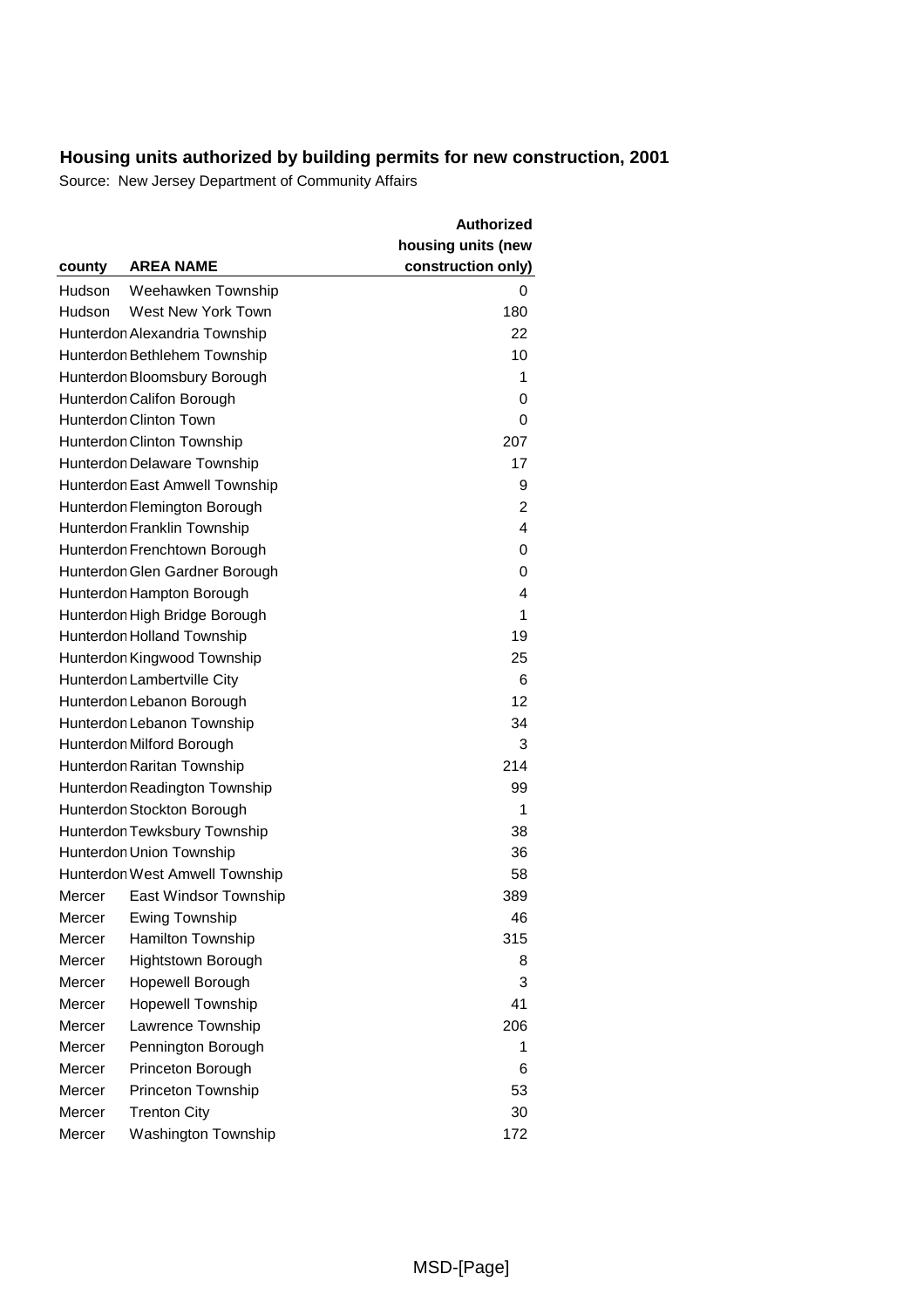|        |                                     | <b>Authorized</b>  |
|--------|-------------------------------------|--------------------|
|        |                                     | housing units (new |
| county | <b>AREA NAME</b>                    | construction only) |
| Mercer | West Windsor Township               | 449                |
|        | Middlesex Carteret Borough          | 28                 |
|        | Middlesex Cranbury Township         | 30                 |
|        | Middlesex Dunellen Borough          | 6                  |
|        | Middlesex East Brunswick Township   | 111                |
|        | Middlesex Edison Township           | 68                 |
|        | Middlesex Helmetta Borough          | 4                  |
|        | Middlesex Highland Park Borough     | 3                  |
|        | Middlesex Jamesburg Borough         | 0                  |
|        | Middlesex Old Bridge Township       | 315                |
|        | Middlesex Metuchen Borough          | 7                  |
|        | Middlesex Middlesex Borough         | 5                  |
|        | Middlesex Milltown Borough          | 1                  |
|        | Middlesex Monroe Township           | 471                |
|        | Middlesex New Brunsick City         | 459                |
|        | Middlesex North Brunswick Township  | 315                |
|        | Middlesex Perth Amboy City          | 35                 |
|        | Middlesex Piscataway Township       | 74                 |
|        | Middlesex Plainsboro Township       | 30                 |
|        | Middlesex Sayreville Borough        | 62                 |
|        | Middlesex South Amboy City          | 29                 |
|        | Middlesex South Brunswick Township  | 139                |
|        | Middlesex South Plainfield Borough  | 292                |
|        | Middlesex South River Borough       | 6                  |
|        | Middlesex Spotswood Borough         | 30                 |
|        | Middlesex Woodbridge Township       | 216                |
|        | Monmouth Allenhurst Borough         | 1                  |
|        | Monmouth Allentown Borough          | 0                  |
|        | Monmouth Asbury Park City           | 1                  |
|        | Monmouth Atlantic Highlands Borough | 2                  |
|        | Monmouth Avon-by-the-Sea Borough    | 5                  |
|        | Monmouth Belmar Borough             | 9                  |
|        | Monmouth Bradley Beach Borough      | 12                 |
|        | Monmouth Brielle Borough            | 15                 |
|        | Monmouth Colts Neck Township        | 45                 |
|        | Monmouth Deal Borough               | 9                  |
|        | Monmouth Eatontown Borough          | 39                 |
|        | Monmouth Englishtown Borough        | 6                  |
|        | Monmouth Fair Haven Borough         | 14                 |
|        | Monmouth Farmingdale Borough        | 0                  |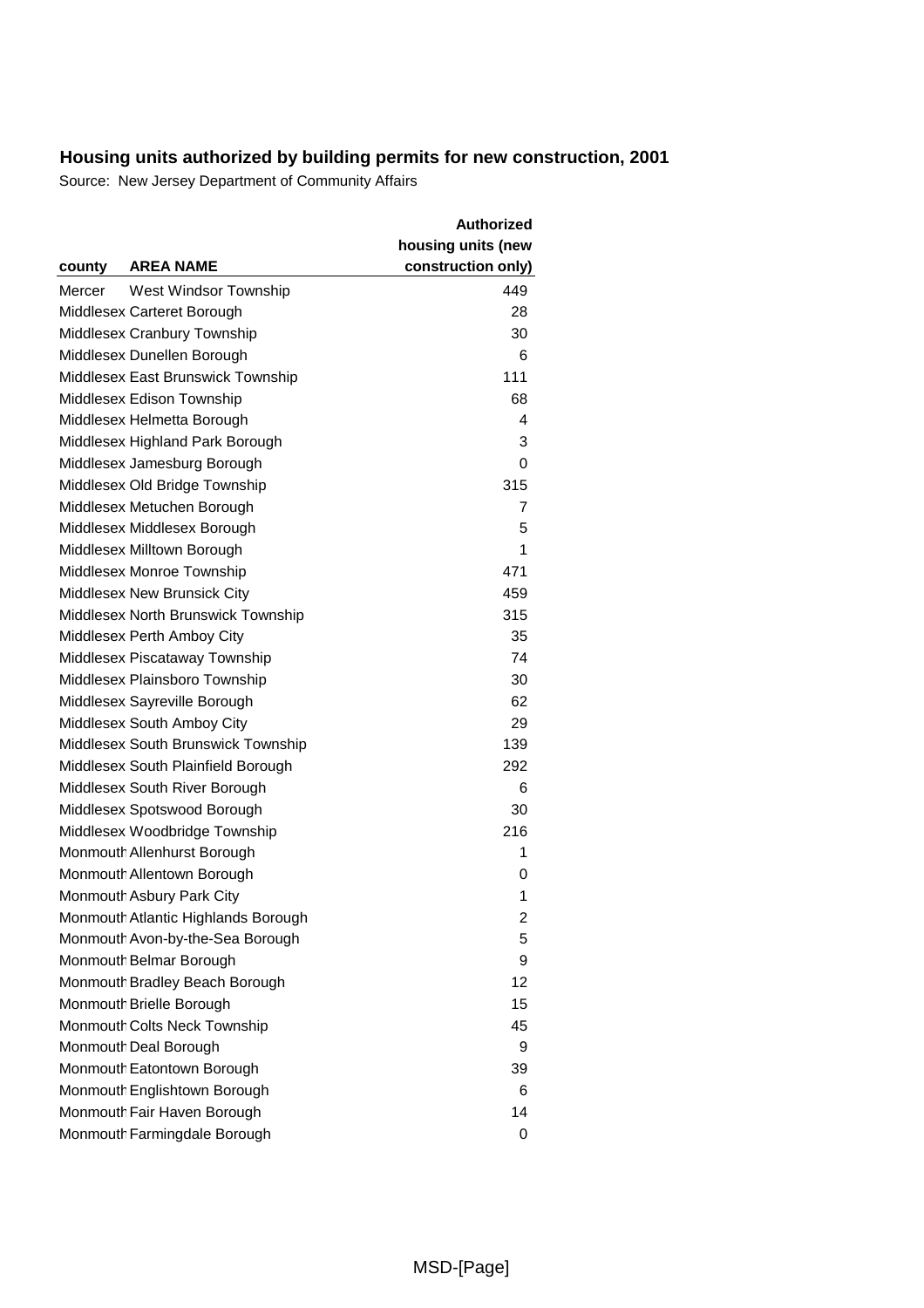|                                      | <b>Authorized</b>  |
|--------------------------------------|--------------------|
|                                      | housing units (new |
| <b>AREA NAME</b><br>county           | construction only) |
| Monmouth Freehold Borough            | 165                |
| Monmouth Freehold Township           | 121                |
| Monmouth Highlands Borough           | 26                 |
| Monmouth Holmdel Township            | 109                |
| Monmouth Howell Township             | 115                |
| Monmouth Interlaken Borough          | 0                  |
| Monmouth Keansburg Borough           | 13                 |
| Monmouth Keyport Borough             | 6                  |
| Monmouth Little Silver Borough       | 3                  |
| Monmouth Loch Arbour Village         | 0                  |
| Monmouth Long Branch City            | 116                |
| Monmouth Manalapan Township          | 98                 |
| Monmouth Manasquan Borough           | 28                 |
| Monmouth Marlboro Township           | 319                |
| Monmouth Matawan Borough             | 7                  |
| Monmouth Aberdeen Township           | 311                |
| Monmouth Middletown Township         | 60                 |
| Monmouth Millstone Township          | 70                 |
| Monmouth Monmouth Beach Borough      | 11                 |
| Monmouth Neptune Township            | 224                |
| Monmouth Neptune City Borough        | 1                  |
| Monmouth Tinton Falls Borough        | 129                |
| Monmouth Ocean Township              | 114                |
| Monmouth Oceanport Borough           | 17                 |
| Monmouth Hazlet Township             | 5                  |
| Monmouth Red Bank Borough            | 12                 |
| Monmouth Roosevelt Borough           | 0                  |
| Monmouth Rumson Borough              | 32                 |
| Monmouth Sea Bright Borough          | 8                  |
| Monmouth Sea Girt Borough            | 16                 |
| Monmouth Shrewsbury Borough          | 6                  |
| Monmouth Shrewsbury Township         | 0                  |
| Monmouth South Belmar Borough        | 6                  |
| Monmouth Spring Lake Borough         | 27                 |
| Monmouth Spring Lake Heights Borough | 13                 |
| Monmouth Union Beach Borough         | 9                  |
| Monmouth Upper Freehold Township     | 213                |
| Monmouth Wall Township               | 235                |
| Monmouth West Long Branch Borough    | 6                  |
| Morris<br><b>Boonton Town</b>        | 5                  |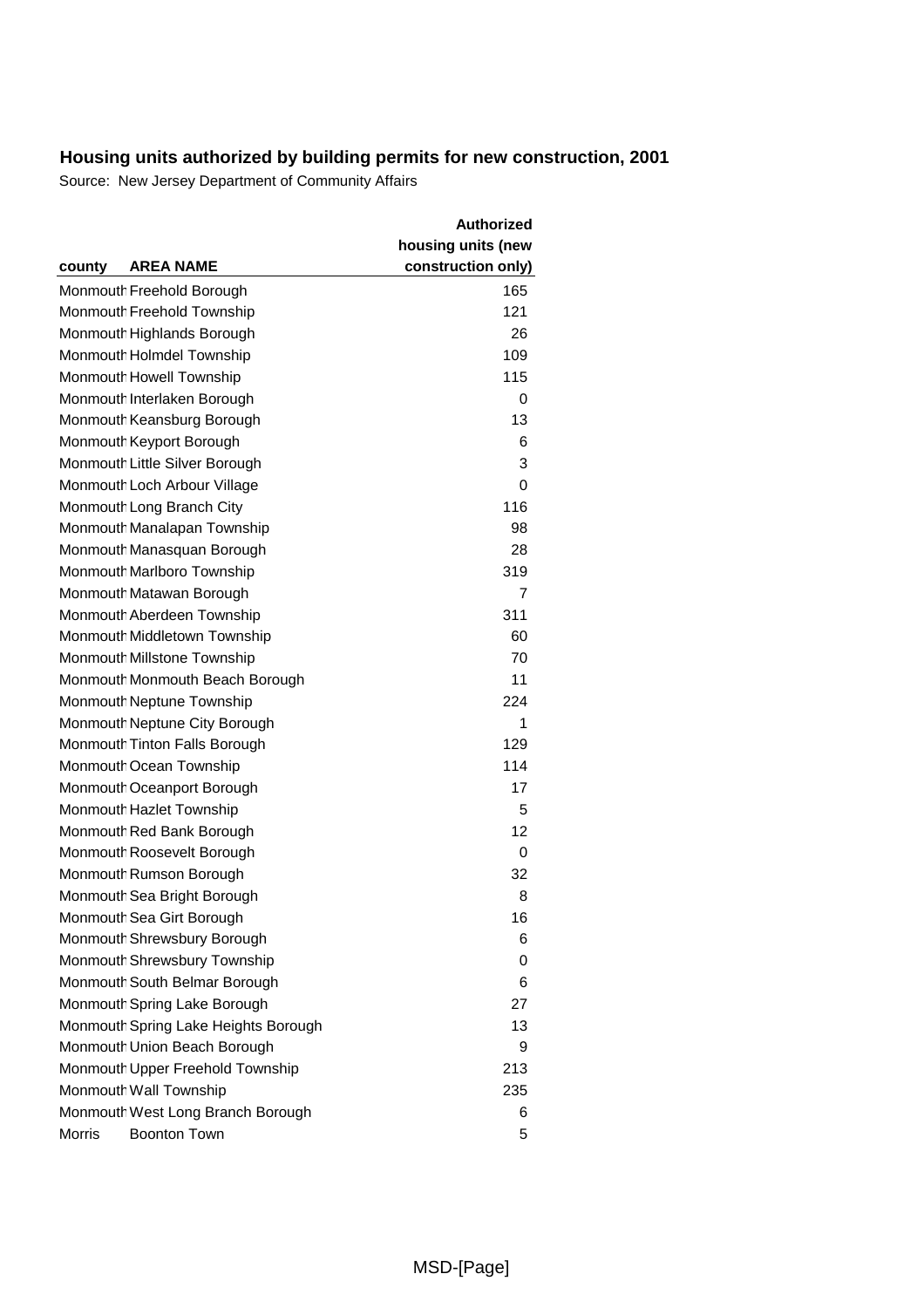|               |                                | Authorized         |
|---------------|--------------------------------|--------------------|
|               |                                | housing units (new |
| county        | AREA NAME                      | construction only) |
| Morris        | <b>Boonton Township</b>        | 11                 |
| Morris        | <b>Butler Borough</b>          | 71                 |
| <b>Morris</b> | Chatham Borough                | 3                  |
| <b>Morris</b> | Chatham Township               | 11                 |
| <b>Morris</b> | Chester Borough                | 3                  |
| <b>Morris</b> | <b>Chester Township</b>        | 78                 |
| Morris        | Denville Township              | 86                 |
| Morris        | Dover Town                     | 18                 |
| <b>Morris</b> | East Hanover Township          | 9                  |
| <b>Morris</b> | Florham Park Borough           | 4                  |
| <b>Morris</b> | Hanover Township               | 73                 |
| Morris        | <b>Harding Township</b>        | 6                  |
| <b>Morris</b> | Jefferson Township             | 124                |
| <b>Morris</b> | Kinnelon Borough               | 24                 |
| Morris        | Lincoln Park Borough           | 8                  |
| <b>Morris</b> | Madison Borough                | 11                 |
| <b>Morris</b> | Mendham Borough                | 5                  |
| <b>Morris</b> | Mendham Township               | 16                 |
| Morris        | Mine Hill Township             | 5                  |
| Morris        | Montville Township             | 54                 |
| <b>Morris</b> | Morris Township                | 15                 |
| <b>Morris</b> | Morris Plains Borough          | 3                  |
| <b>Morris</b> | Morristown Town                | 29                 |
| <b>Morris</b> | Mountain Lakes Borough         | 8                  |
| <b>Morris</b> | Mount Arlington Borough        | 108                |
| Morris        | Mount Olive Township           | 261                |
| <b>Morris</b> | Netcong Borough                | 39                 |
| <b>Morris</b> | Parsippany-Troy Hills Twp      | 318                |
| <b>Morris</b> | Long Hill Township             | 21                 |
| Morris        | Pequannock Township            | 278                |
| <b>Morris</b> | Randolph Township              | 101                |
| <b>Morris</b> | Riverdale Borough              | 16                 |
| <b>Morris</b> | Rockaway Borough               | 3                  |
| Morris        | Rockaway Township              | 248                |
| <b>Morris</b> | Roxbury Township               | 59                 |
| <b>Morris</b> | <b>Victory Gardens Borough</b> | 0                  |
| <b>Morris</b> | <b>Washington Township</b>     | 49                 |
| <b>Morris</b> | <b>Wharton Borough</b>         | 4                  |
| Ocean         | Barnegat Light Borough         | 0                  |
| Ocean         | Bay Head Borough               | 3                  |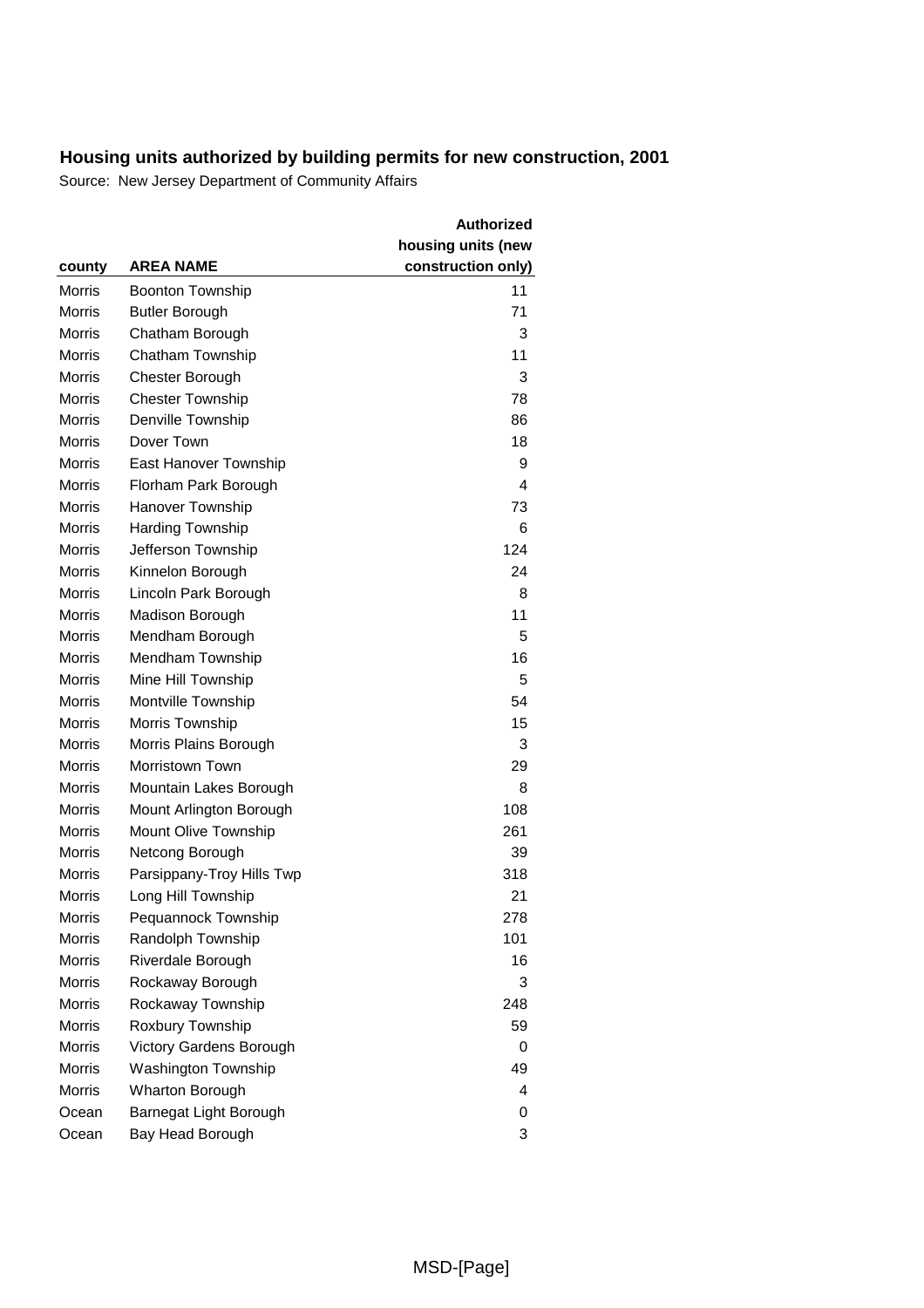|         |                                                   | <b>Authorized</b>                        |
|---------|---------------------------------------------------|------------------------------------------|
| county  | <b>AREA NAME</b>                                  | housing units (new<br>construction only) |
| Ocean   | Beach Haven Borough                               | 14                                       |
| Ocean   | Beachwood Borough                                 | 33                                       |
| Ocean   | <b>Berkeley Township</b>                          | 250                                      |
| Ocean   | <b>Brick Township</b>                             | 223                                      |
| Ocean   | Dover Township                                    | 459                                      |
| Ocean   | Eagleswood Township                               | 10                                       |
| Ocean   | Harvey Cedars Borough                             | 0                                        |
| Ocean   |                                                   | 2                                        |
| Ocean   | <b>Island Heights Borough</b><br>Jackson Township | 355                                      |
| Ocean   |                                                   | 137                                      |
| Ocean   | Lacey Township                                    | 1                                        |
|         | Lakehurst Borough                                 | 303                                      |
| Ocean   | Lakewood Township                                 | 23                                       |
| Ocean   | Lavallette Borough                                | 501                                      |
| Ocean   | Little Egg Harbor Township                        |                                          |
| Ocean   | Long Beach Township                               | 63                                       |
| Ocean   | Manchester Township                               | 327                                      |
| Ocean   | Mantoloking Borough                               | 11                                       |
| Ocean   | Ocean Township                                    | 53                                       |
| Ocean   | Ocean Gate Borough                                | 0                                        |
| Ocean   | Pine Beach Borough                                | 4                                        |
| Ocean   | <b>Plumsted Township</b>                          | 82                                       |
| Ocean   | Point Pleasant Borough                            | 44                                       |
| Ocean   | Point Pleasant Beach Boro                         | 27                                       |
| Ocean   | Seaside Heights Borough                           | 2                                        |
| Ocean   | Seaside Park Borough                              | 6                                        |
| Ocean   | Ship Bottom Borough                               | 13                                       |
| Ocean   | South Toms River Borough                          | 5                                        |
| Ocean   | <b>Stafford Township</b>                          | 254                                      |
| Ocean   | Surf City Borough                                 | 26                                       |
| Ocean   | <b>Tuckerton Borough</b>                          | 11                                       |
| Ocean   | <b>Barnegat Township</b>                          | 197                                      |
| Passaic | <b>Bloomingdale Borough</b>                       | 4                                        |
| Passaic | <b>Clifton City</b>                               | 43                                       |
| Passaic | Haledon Borough                                   | 1                                        |
| Passaic | Hawthorne Borough                                 | 6                                        |
| Passaic | Little Falls Township                             | 10                                       |
| Passaic | North Haledon Borough                             | 9                                        |
| Passaic | Passaic City                                      | 38                                       |
| Passaic | Paterson City                                     | 142                                      |
| Passaic | Pompton Lakes Borough                             | 131                                      |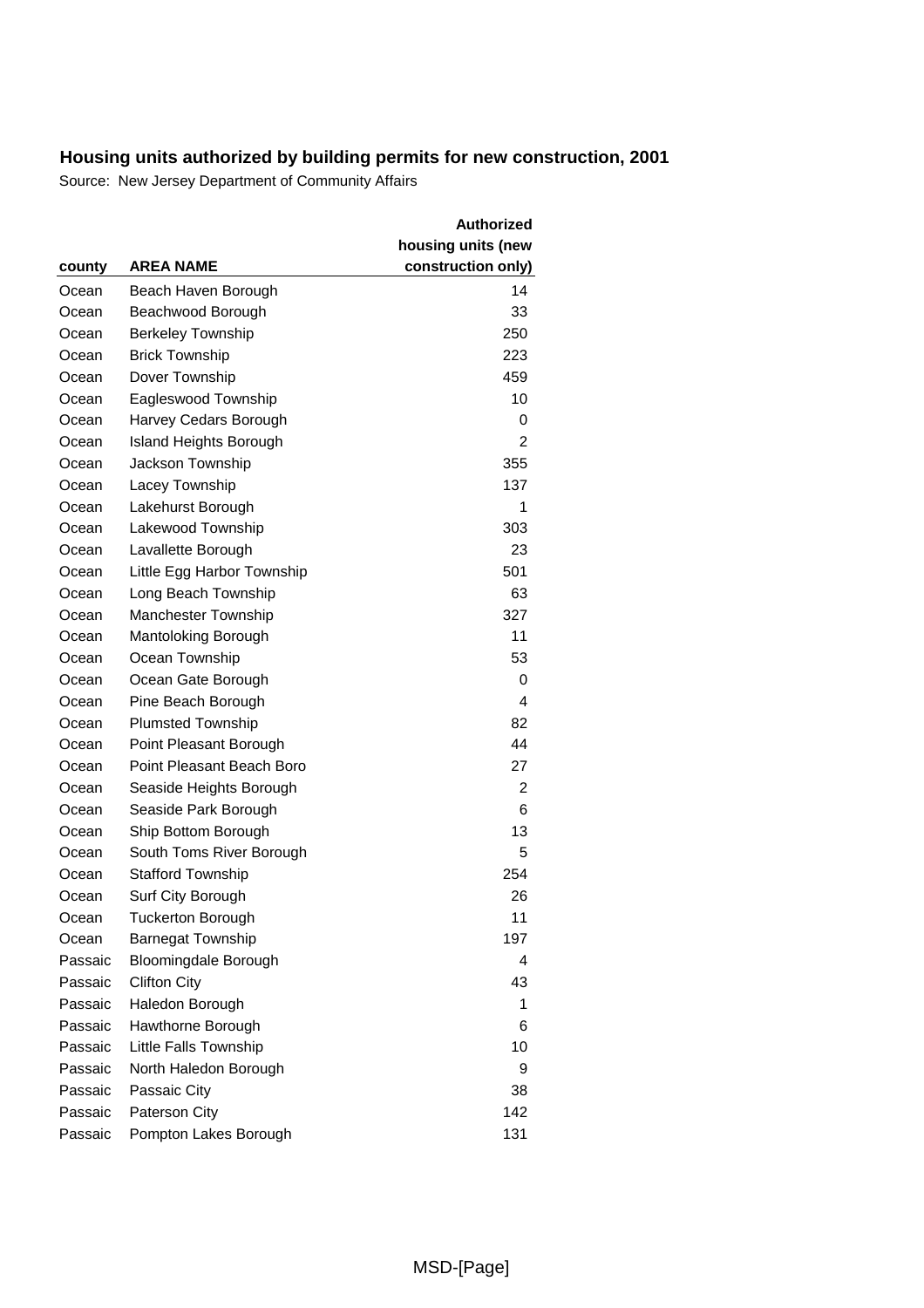|         |                                    | <b>Authorized</b>  |
|---------|------------------------------------|--------------------|
|         |                                    | housing units (new |
| county  | <b>AREA NAME</b>                   | construction only) |
| Passaic | Prospect Park Borough              | 0                  |
| Passaic | Ringwood Borough                   | 21                 |
| Passaic | Totowa Borough                     | 13                 |
| Passaic | Wanaque Borough                    | 5                  |
| Passaic | Wayne Township                     | 52                 |
| Passaic | West Milford Township              | 209                |
| Passaic | West Paterson Borough              | 78                 |
| Salem   | Alloway Township                   | 14                 |
| Salem   | Elmer Borough                      | 3                  |
| Salem   | Elsinboro Township                 | 4                  |
| Salem   | Lower Alloways Creek Twp           | 3                  |
| Salem   | Mannington Township                | 6                  |
| Salem   | <b>Oldmans Township</b>            | 2                  |
| Salem   | Penns Grove Borough                | 0                  |
| Salem   | Pennsville Township                | 19                 |
| Salem   | Pilesgrove Township                | 28                 |
| Salem   | Pittsgrove Township                | 53                 |
| Salem   | Quinton Township                   | 3                  |
| Salem   | Salem City                         | 40                 |
| Salem   | <b>Carneys Point Township</b>      | 8                  |
| Salem   | <b>Upper Pittsgrove Township</b>   | 34                 |
| Salem   | Woodstown Borough                  | 46                 |
|         | Somerset Bedminster Township       | 9                  |
|         | Somerset Bernards Township         | 192                |
|         | Somerset Bernardsville Borough     | 33                 |
|         | Somerset Bound Brook Borough       | 3                  |
|         | Somerset Branchburg Township       | 31                 |
|         | Somerset Bridgewater Township      | 79                 |
|         | Somerset Far Hills Borough         | 2                  |
|         | Somerset Franklin Township         | 506                |
|         | Somerset Green Brook Township      | 65                 |
|         | Somerset Hillsborough Township     | 114                |
|         | Somerset Manville Borough          | 16                 |
|         | Somerset Millstone Borough         | 0                  |
|         | Somerset Montgomery Township       | 176                |
|         | Somerset North Plainfield Borough  | 21                 |
|         | Somerset Peapack-Gladstone Borough | 3                  |
|         | Somerset Raritan Borough           | 1                  |
|         | Somerset Rocky Hill Borough        | 1                  |
|         | Somerset Somerville Borough        | 2                  |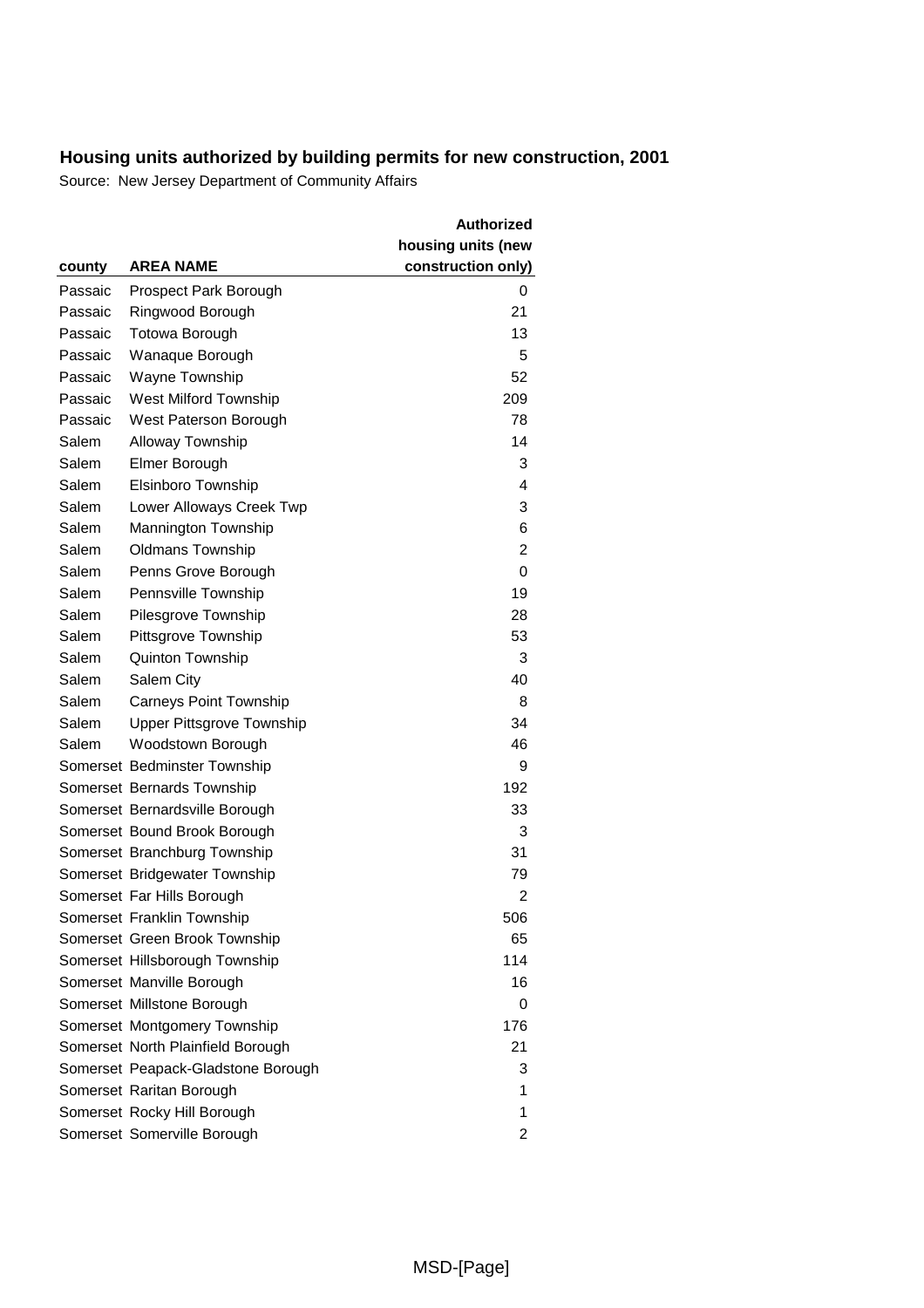|               |                                    | <b>Authorized</b>  |
|---------------|------------------------------------|--------------------|
|               | <b>AREA NAME</b>                   | housing units (new |
| county        |                                    | construction only) |
|               | Somerset South Bound Brook Borough | 1                  |
|               | Somerset Warren Township           | 126                |
|               | Somerset Watchung Borough          | 82                 |
| Sussex        | Andover Borough                    | 1                  |
| Sussex        | Andover Township                   | 43                 |
| Sussex        | <b>Branchville Borough</b>         | 1                  |
| Sussex        | <b>Byram Township</b>              | 29                 |
| Sussex        | Frankford Township                 | 30                 |
| Sussex        | Franklin Borough                   | 7                  |
| Sussex        | Fredon Township                    | 19                 |
| <b>Sussex</b> | Green Township                     | 22                 |
| Sussex        | Hamburg Borough                    | 34                 |
| Sussex        | Hampton Township                   | 25                 |
| Sussex        | Hardyston Township                 | 210                |
| Sussex        | Hopatcong Borough                  | 6                  |
| Sussex        | Lafayette Township                 | 12                 |
| Sussex        | Montague Township                  | 27                 |
| Sussex        | Newton Town                        | 18                 |
| Sussex        | Ogdensburg Borough                 | 0                  |
| Sussex        | Sandyston Township                 | 0                  |
| Sussex        | Sparta Township                    | 125                |
| Sussex        | Stanhope Borough                   | 4                  |
| Sussex        | <b>Stillwater Township</b>         | 17                 |
| Sussex        | Sussex Borough                     | 4                  |
| Sussex        | Vernon Township                    | 150                |
| Sussex        | <b>Walpack Township</b>            | 0                  |
| Sussex        | <b>Wantage Township</b>            | 62                 |
| Union         | <b>Berkeley Heights Township</b>   | 8                  |
| Union         | <b>Clark Township</b>              | 10                 |
| Union         | Cranford Township                  | 11                 |
| Union         | <b>Elizabeth City</b>              | 432                |
| Union         | Fanwood Borough                    | 10                 |
| Union         | Garwood Borough                    | $\overline{2}$     |
| Union         | Hillside Township                  | 10                 |
| Union         | Kenilworth Borough                 | 4                  |
| Union         | Linden City                        | 22                 |
| Union         | Mountainside Borough               | 6                  |
| Union         | New Providence Borough             | 3                  |
| Union         | <b>Plainfield City</b>             | 11                 |
| Union         | <b>Rahway City</b>                 | 38                 |